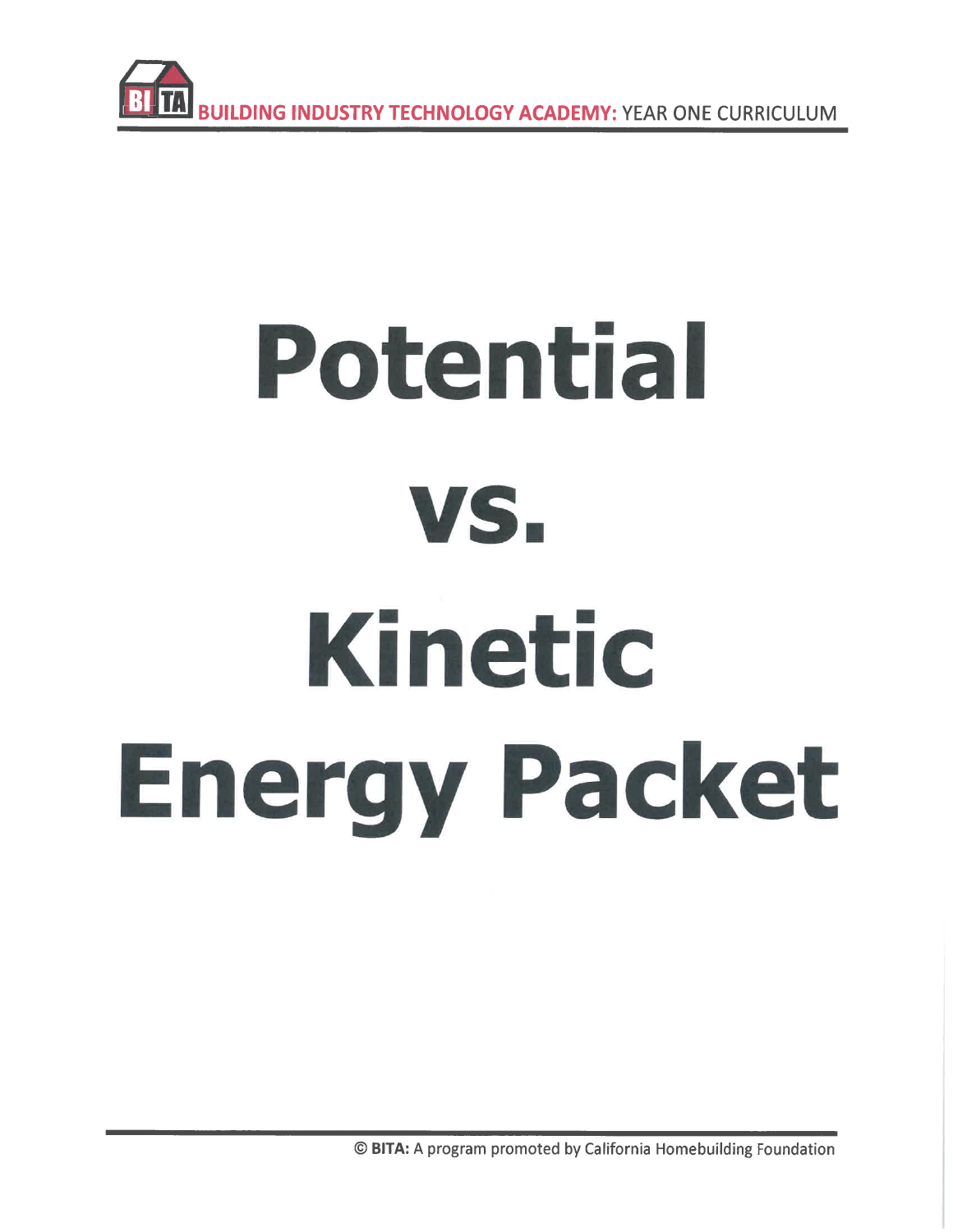

# **Introduction to Energy**

#### **What Is Energy?**

Energy does things for us. It moves cars along the road and boats on the water. It bakes a cake in the oven and keeps ice frozen in the freezer. It plays our favorite songs and lights our homes at night. Energy helps our bodies grow and our minds think. Energy is a changing, doing, moving, working thing.

Energy is defined as the ability to produce change or do work, and that work can be divided into several main tasks we easily recognize:

- Energy produces light.
- Energy produces heat.
- Energy produces motion.
- Energy produces sound.
- Energy produces growth.
- Energy powers technology.

#### **Forms of Energy**

There are many forms of energy, but they all fall into two categoriespotential or kinetic.

#### **POTENTIAL ENERGY**

Potential energy is stored energy and the energy of position, or gravitational potential energy. There are several forms of potential energy, including:

"Chemical energy is energy stored in the bonds of atoms and molecules. It is the energy that holds these particles together. Foods we eat, biomass, petroleum, natural gas, and propane are examples of stored chemical energy.

During photosynthesis, sunlight gives plants the energy they need to build complex chemical compounds. When these compounds are later broken down, the stored chemical energy is released as heat, light, motion, and sound.

- **Elastic energy** is energy stored in objects by the application of a force. Compressed springs and stretched rubber bands are examples of elastic energy.
- **Nuclear energy is energy stored in the nucleus of an atom—the energy** that binds the nucleus together. The energy can be released when the nuclei are combined or split apart. Nuclear power plants split the nuclei of uranium atoms in a process called fission. The sun combines the nuclei of hydrogen atoms into helium atoms in a process called fusion. In both fission and fusion, mass is converted into energy, according to Einstein's Theory,  $E = mc^2$ .
- **"Gravitational potential energy** is the energy of position or place. A rock resting at the top of a hill contains gravitational potential energy because of its position. Hydropower, such as water in a reservoir behind a dam, is an example of gravitational potential energy.

### **Energy at a Glance, 2016**

|                                 | 2015          | 2016          |
|---------------------------------|---------------|---------------|
| <b>World Population</b>         | 7,245,299,845 | 7,442,136,000 |
| <b>U.S. Population</b>          | 321,418,820   | 323,127,573   |
| <b>World Energy Production</b>  | 546.7 O*      |               |
| <b>U.S. Energy Production</b>   | 88.024 Q      | 84.226 Q      |
| Renewables                      | 9.466 O       | 10.181 O      |
| Nonrenewables                   | 78.558 Q      | 74.045 Q      |
| <b>World Energy Consumption</b> | 542.49 Q*     |               |
| <b>U.S. Energy Consumption</b>  | 97.344 Q      | 97.410Q       |
| Renewables                      | 9.450 O       | 10.113Q       |
| Nonrenewables<br>۰              | 87,667 Q      | 87.111 Q      |

Q = Quad (10<sup>15</sup> Btu), see Measuring Energy on page 8.

\* 2016 world energy figures not available at time of print.

Data: Energy Information Administration

\*\* Totals may not equal sum of parts due to rounding of figures by EIA.

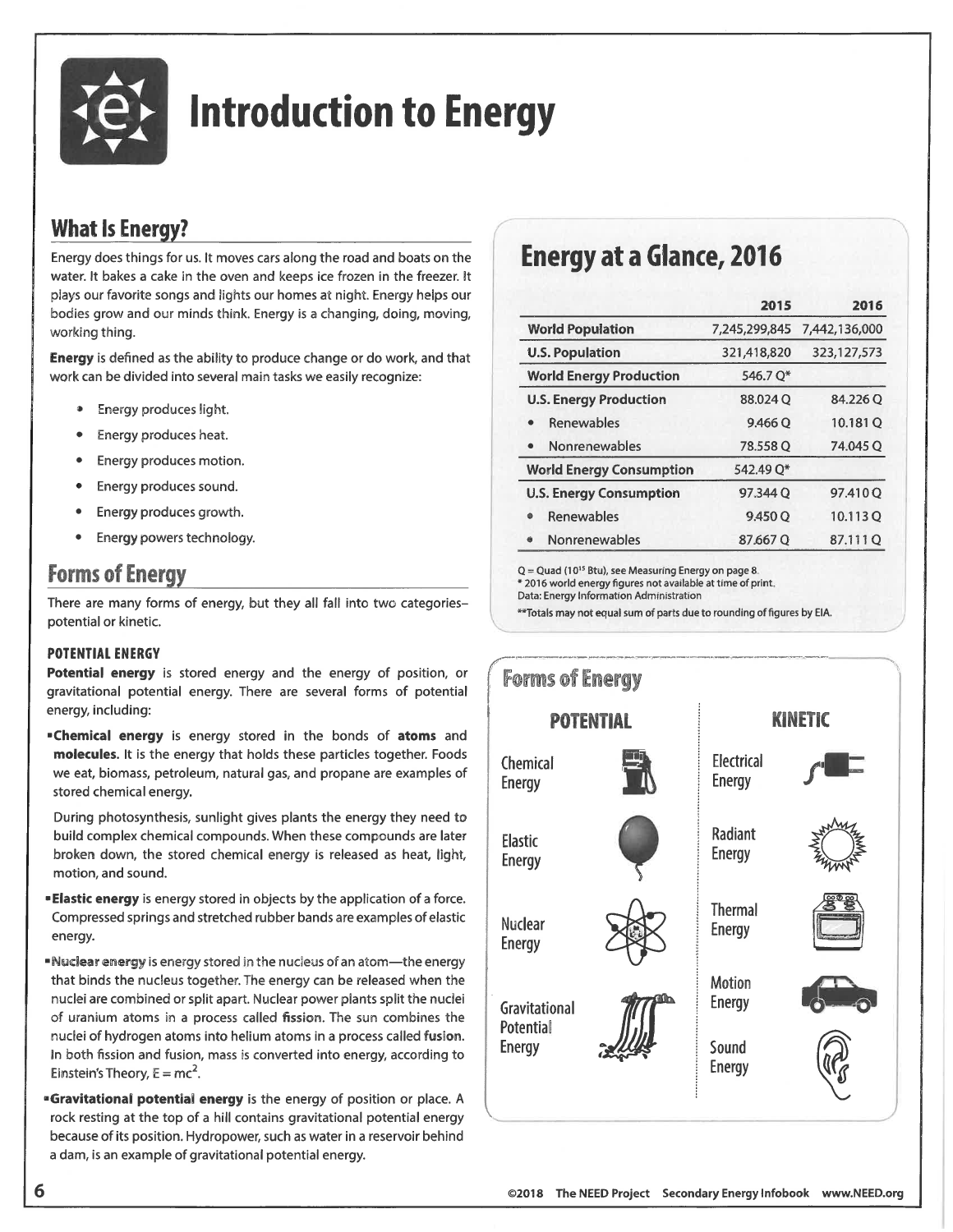#### **KINETIC ENERGY**

Kinetic energy is motion-the motion of wayes, electrons, atoms, molecules, substances, and objects.

- **Electrical energy** is the movement of electrons. Everything is made of tiny particles called atoms. Atoms are made of even smaller particles called electrons, protons, and neutrons. Applying a force can make some of the electrons move. Electrons moving through a wire are called electricity. Lightning is another example of electrical energy.
- **\*Radiant energy is electromagnetic** energy that travels in transverse waves. Radiant energy includes visible light, x-rays, gamma rays, and radio waves. Solar energy is an example of radiant energy.
- .Thermal energy, which is often described as heat, is the internal energy in substances-the vibration and movement of atoms and molecules within substances. The faster molecules and atoms vibrate and move within a substance, the more energy they possess and the hotter they become. Geothermal energy is an example of thermal energy.
- \*Motion energy or mechanical energy is the movement of objects and substances from one place to another. According to Newton's Laws of Motion, objects and substances move when an unbalanced force is applied. Wind is an example of motion energy.
- **Sound energy** is the movement of energy through substances in longitudinal (compression/rarefaction) waves. Sound is produced when a force causes an object or substance to vibrate. The energy is transferred through the substance in a wave.

#### **Conservation of Energy**

Your parents may tell you to conserve energy, "Turn off the lights," they say. But to scientists, conservation of energy means something quite different. The Law of Conservation of Energy says energy is neither created nor destroyed.

When we use energy, we do not use it completely-we just change its form. That's really what we mean when we say we are using energy. We change one form of energy into another. A car engine burns gasoline, converting the chemical energy in the gasoline into motion energy that makes the car move. Old-fashioned windmills changed the kinetic energy of the wind into motion energy to grind grain. Solar cells change radiant energy into electrical energy.

Energy can change form, but the total quantity of energy in the universe remains the same. The only exception to this law is when a small amount of matter is converted into energy during nuclear fusion and fission.



#### ©2018 The NEED Project Secondary Energy Infobook www.NEED.org

#### **Efficiency**

Energy efficiency is the amount of useful energy you can get out of a system. In theory, a 100 percent energy efficient machine would change all of the energy put in it into useful work. Converting one form of energy into another form always involves a loss of usable energy, usually in the form of thermal energy.

In fact, most energy transformations are not very efficient. The human body is no exception. Your body is like a machine, and the fuel for your "machine" is food. Food gives us the energy to move, breathe, and think. Your body is very inefficient at converting food into useful work. Most of the energy in your body is released as thermal energy.

A traditional incandescent light bulb isn't efficient either. This type of light bulb converts only ten percent of the electrical energy into light and the rest (90 percent) is converted into thermal energy. That's why these light bulbs are so hot to the touch. Their inefficiency is also why these bulbs are no longer sold for use in homes, and why many consumers use LEDs and CFLs for lighting.

Most electric power plants that use steam to spin turbines are about 35 percent efficient. Thus, it takes three units of fuel to make one unit of electricity. Most of the other energy is lost as waste heat. This heat dissipates into the environment where we can no longer use it as a practical source of energy.

#### **Efficiency of a Thermal Power Plant**

Most thermal power plants are about 35 percent efficient. Of the 100 units of energy that go into a plant, 65 units are lost as one form of energy is converted to other forms. The remaining 35 units of energy leave the plant to do usable work.



#### **How a Thermal Power Plant Works**

- 1. Fuel is fed into a boiler, where it is burned (except for uranium which is fissioned, not burned) to release thermal energy.
- 2. Water is piped into the boiler and heated, turning it into steam.
- 3. The steam travels at high pressure through a steam line.
- 4. The high pressure steam turns a turbine, which spins a shaft.
- 5. Inside the generator, the shaft spins a ring of magnets inside coils of copper wire. This creates an electric field, producing electricity.
- 6. Electricity is sent to a switchyard, where a transformer increases the voltage, allowing it to travel through the electric grid.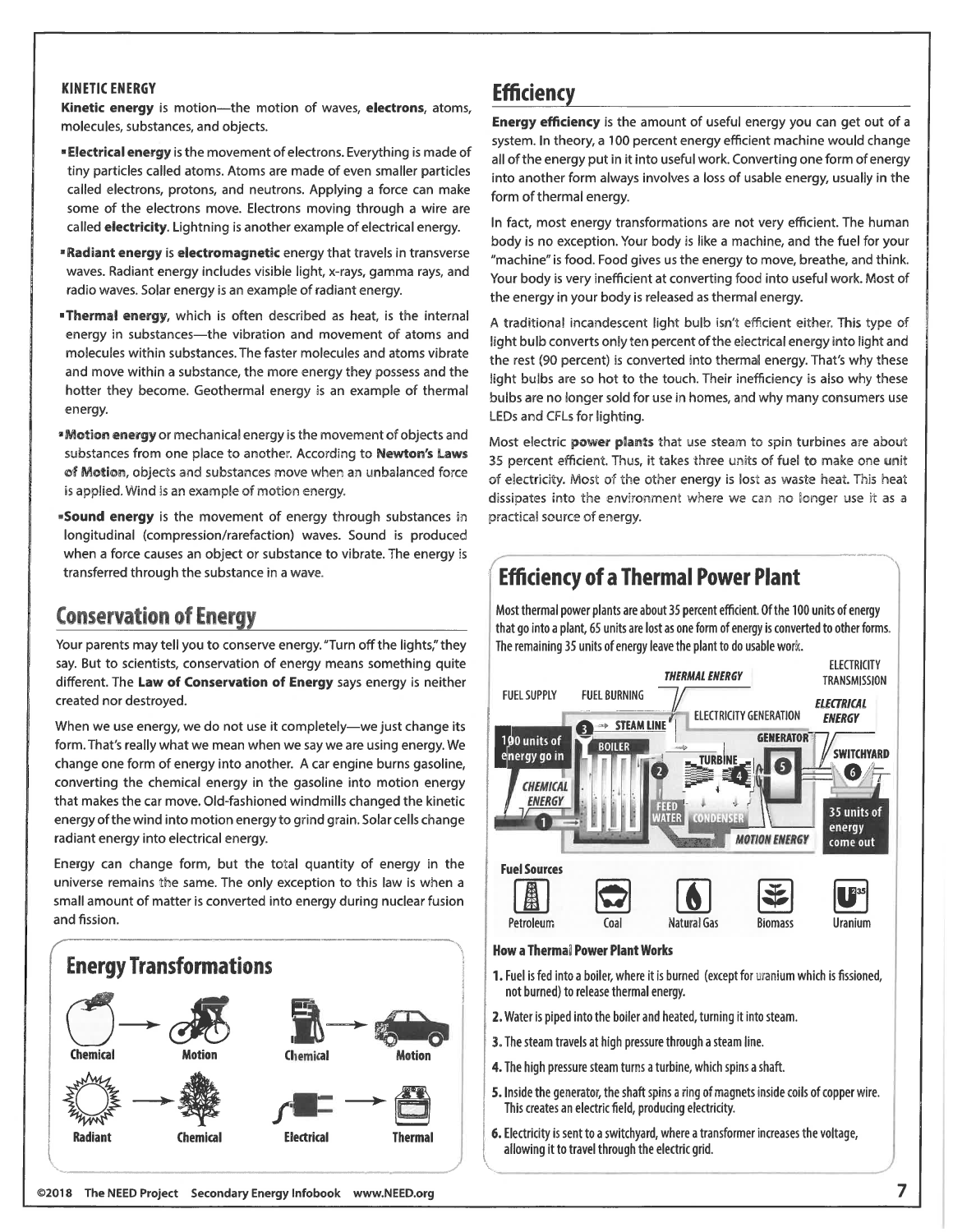# **What Is Energy? Explained**

#### **Basics**

#### Energy is the ability to do work

Energy comes in different forms:

- Heat (thermal)
- Light (radiant)
- **Motion (kinetic)**
- **Electrical**
- Chemical
- **Nuclear energy**
- Gravitational

People use energy for everything from walking to sending astronauts into space.

There are two types of energy:

- **Stored (potential) energy**
- Working (kinetic) energy

For example, the food a person eats contains chemical energy, and a person's body stores this energy until he or she uses it as kinetic energy during work or play.

#### Energy sources can be categorized as renewable or nonrenewable

When people use electricity in their homes, the electrical power is probably generated by burning coal or natural gas, by a nuclear reaction, or by a hydroelectric plant on a river, to name just a few sources. When people fill up a car's gasoline tank, the energy source is petroleum (gasoline) refined from crude oil and may include fuel ethanol made by growing and processing corn. Coal, natural gas, nuclear, hydropower, petroleum, and ethanol are called energy sources.

Energy sources are divided into two groups:

- Renewable (an energy source that can be easily replenished)
- Nonrenewable (an energy source that cannot be easily replenished)

Renewable and nonrenewable energy sources can be used as primary energy sources to produce useful energy such as heat or used to produce secondary energy sources such as electricity.

#### **Renewable energy**

There are five main renewable energy sources:

- Solar energy from the sun
- **B** Geothermal energy from heat inside the earth
- Wind energy
- **Biomass from plants**
- Hydropower from flowing water

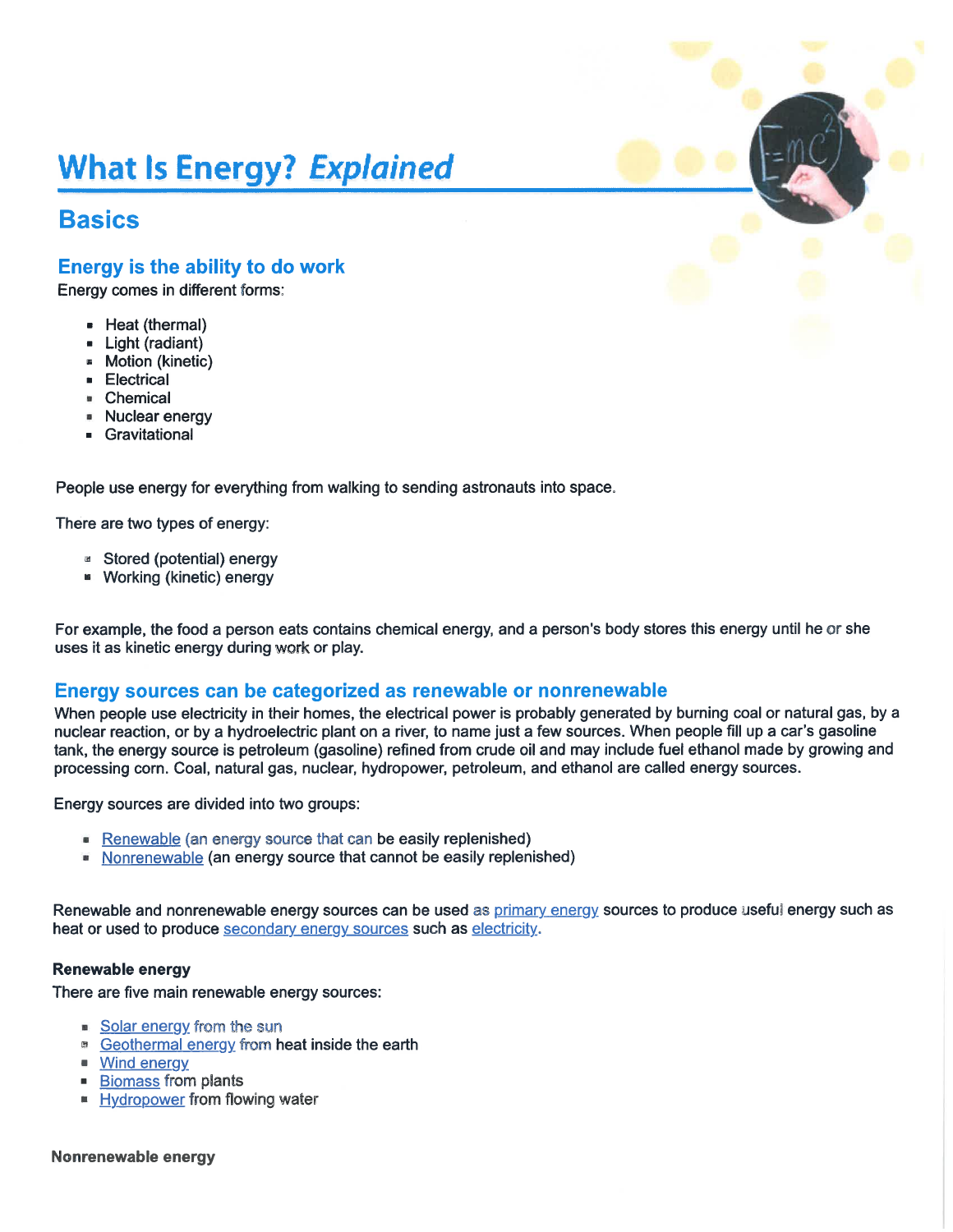# What is Energy?

Definition: A measurable quantity of heat, work or light





Stored Energy

Potential energy transforms into **Kinetic energy** 



Transitional Energy

# Types of Potential Energy

- **Chemical**
- Elastic
- Gravitational
- Nuclear

# Types of Kinetic Energy

- Thermal
- Mechanical
- Electrical
- **Magnetic**

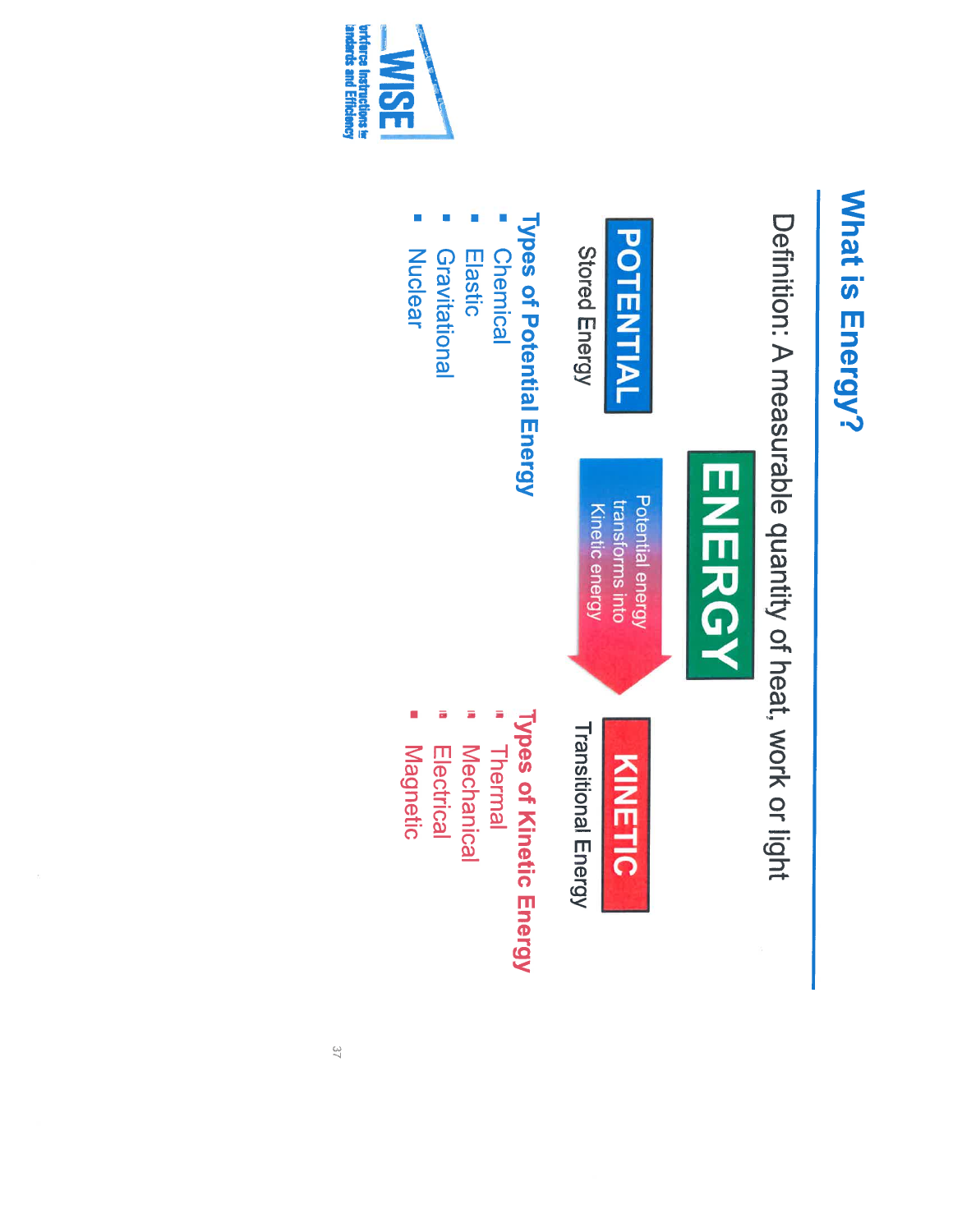

# **Forms of Energy**

## All forms of energy fall under two categories:



# **POTENTIAL**

Stored energy and the energy of position (gravitational).

**CHEMICAL ENERGY** is the energy stored in the bonds of atoms and molecules. Gasoline and a piece of pizza are examples.

**NUCLEAR ENERGY** is the energy stored in the nucleus of an atom the energy that holds the nucleus together. The energy in the nucleus of a plutonium atom is an example.

**ELASTIC ENERGY** is energy stored in objects by the application of force. Compressed springs and stretched rubber bands are examples.

**GRAVITATIONAL POTENTIAL ENERGY** is the energy of place or position. A child at the top of a slide is an example.



## **KINETIC**

The motion of waves, electrons, atoms, molecules, and substances.

### **RADIANT ENERGY is**

electromagnetic energy that travels in transverse waves. Light and x-rays are examples.

**THERMAL ENERGY** or heat is the internal energy in substances – the vibration or movement of atoms and molecules in substances. The heat from a fire is an example.

**MOTION** is the movement of a substance from one place to another. Wind and moving water are examples.

**SOUND** is the movement of energy through substances in longitudinal waves. Echoes and music are examples.

**ELECTRICAL ENERGY is the** movement of electrons. Lightning and electricity are examples.